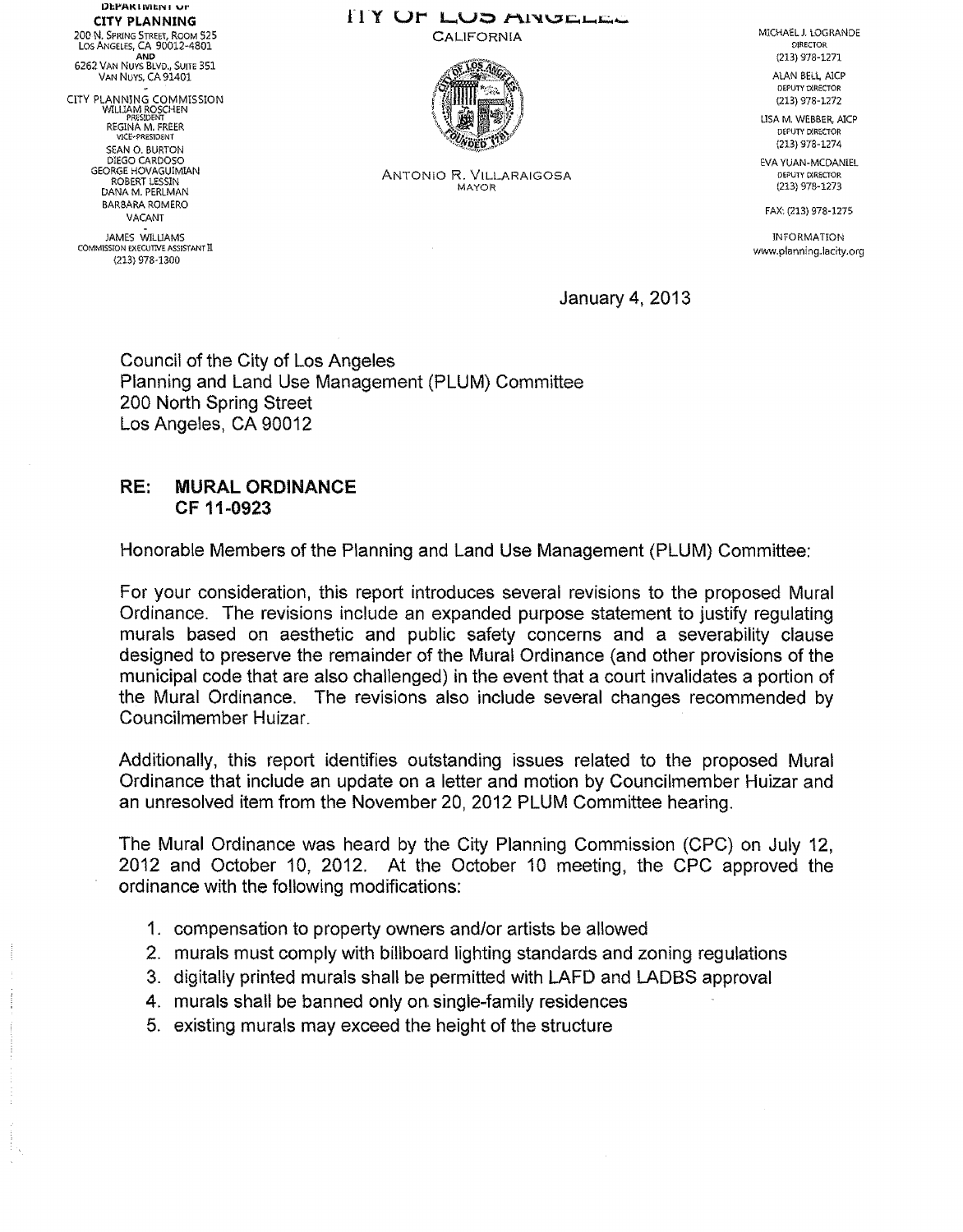Additionally, Councilmember Huizar submitted a letter to the CPC on October 10, 2012 with six recommended changes to the Mural Ordinance summarized below:

- 1. include a separate definition for Vintage Murals
- 2. include a separate definition for Original Art Installations
- 3. include a reference to the City's "works of art" both to the definition of Public Art Installation and an exemption from the Sign Code
- 4. include the phrase "original work of visual art" in definition of Original Art Mural
- 5. allow existing murals to exceed the height of the structure
- 6. delete the 5-unit minimum requirement for murals on residential buildings

The CPC concurred with the recommended change to item #5 above and lowered the minimum unit requirement in a residential building for a mural from five to two in response to item #6. Items 1-4 were not incorporated into the amended ordinance that was forwarded to PLUM.

Subsequently, the Planning Department, the Department of Cultural Affairs, and the City Attorney's Office reviewed the remaining four recommended changes (items 1-4) and are making the following recommendations to PLUM for further amendments to the ordinance.

Item 1. Amend the ordinance as recommended.· Including a vintage mural program will prevent unregistered murals from being regulated as signs. Existing murals in the DCA database would be considered registered and the vintage mural program will specify a 6 month amnesty period for other existing murals to be registered. DCA will confirm the murals pre-existing status following procedures established in the Administrative Rules. To implement this change, the two regulations for existing murals (LAAC Section 22.119 B 2 and 3) will be removed.

Item 2. Do not amend the ordinance as recommended. A third category is unnecessary and confusing. Digitally printed images should be categorized as Original Art Installations that require DBS and LAFD approval.

Item 3. Amend the ordinance as recommended. Including references to "works of art" sets up a future City commissioned art easement program that will exempt public murals from sign regulations.

Item 4. Do not amend the ordinance as recommended. Ambiguous terms like "art" are hard to legislate and too likely to give City officials unfettered discretion to pick and choose which murals they like and which they do not. We recommend modifying the ordinance to state that murals must be "one-of-a-kind".

At the November 20, 2012 PLUM hearing, Councilmember Huizar submitted a motion instructing the Planning Department to modify the ordinance as follows: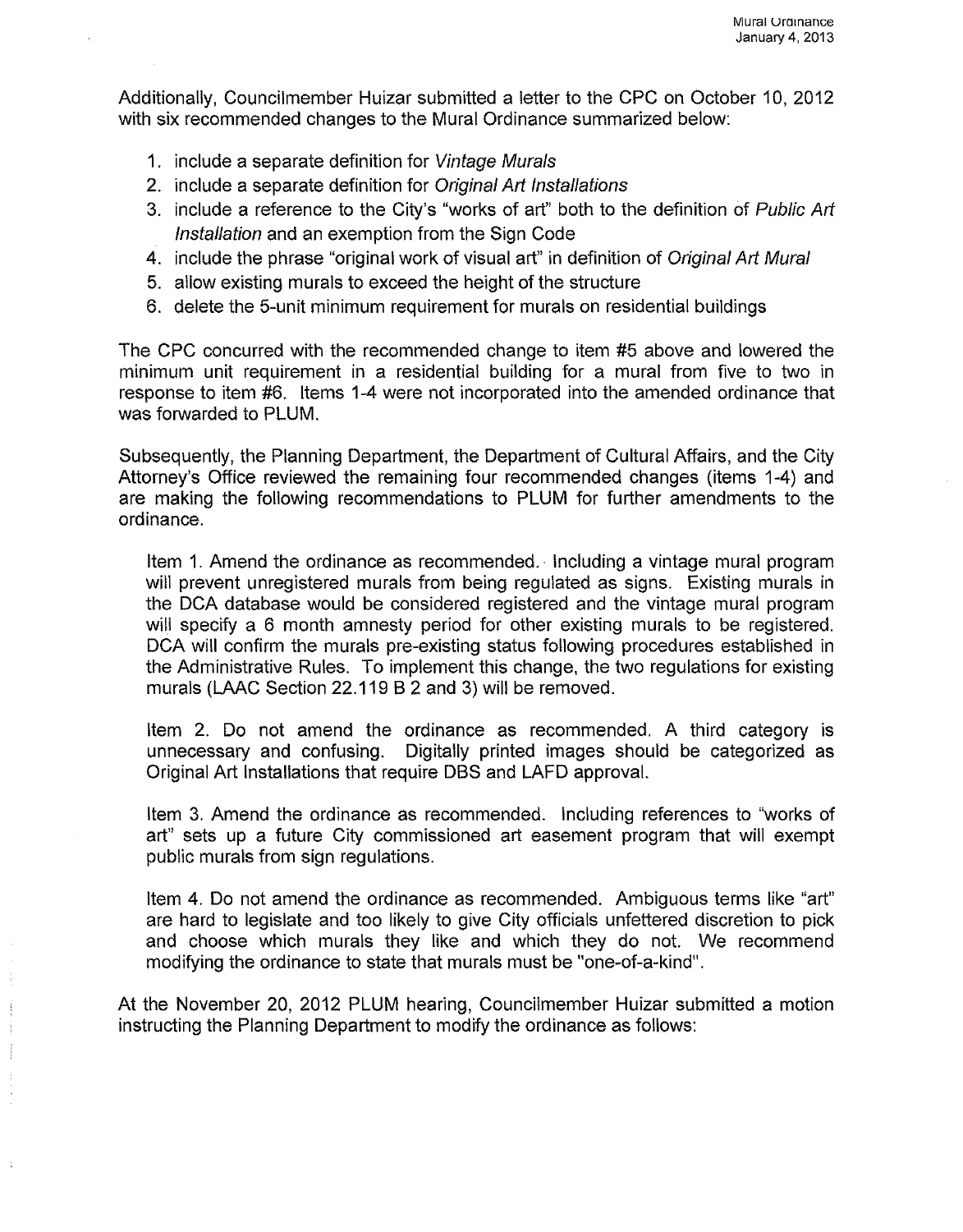- 1. murals created prior to adoption of the Mural Ordinance (Vintage Murals) shall not be considered signs
- 2. include the phrase "original work of visual art" in the definitions of Original Art Mural and Vintage Art Mural
- 3. include reference to "works of art" in the definition of Public Art Installation

These three issues are addressed in response to items 1, 3, and 4 above.

An outstanding issue from the November 20, 2012 PLUM hearing is the minimum number of units for a residential building to be allowed to display a mural. The original proposed ordinance recommended that no residential buildings with fewer than five units be allowed and that was reduced to two units by the CPC. There was significant discussion at PLUM regarding such a ban of murals on single-family homes.

Should you have any questions about this report, please contact Tom Rathmann at (213) 978-1891.

Sincerely,

MICHAEL J. LOGRANDE **Director** 

2a /Sell

ALAN BELL, AICP Deputy Director

AB:TR

**Attachment**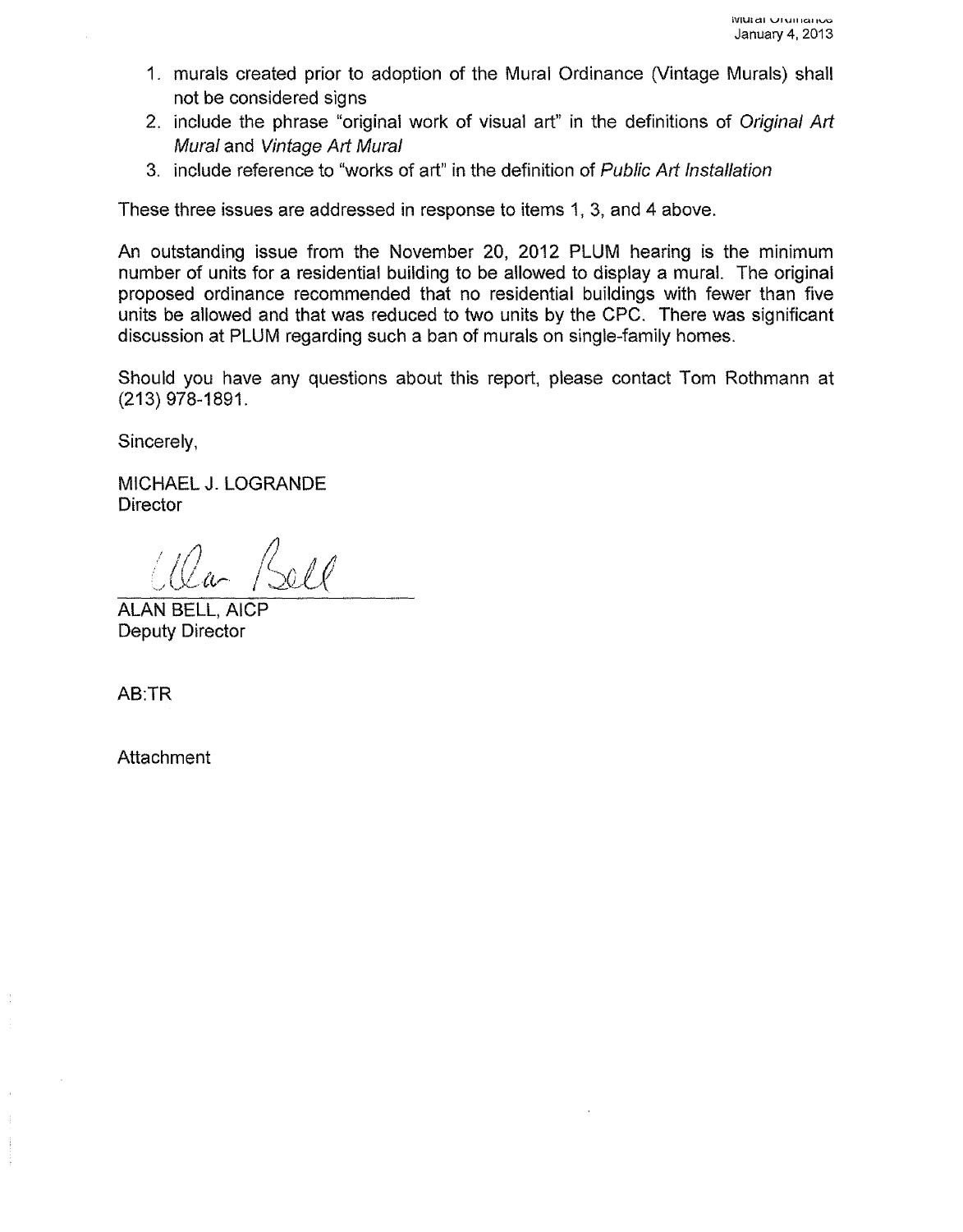#### APPENDIX B

A proposed ordinance amending Sections 14.4.2, 14.4.3, 14.4.4, and 14.4.20 of the Los Angeles Municipal Code and amending Sections 5.111.2 & 22.116 of and adding Section 22.119 to the Los Angeles Administrative Code to allow for the creation of new Original Art Murals and the preservation of existing Original Art Murals on private property.

## THE PEOPLE OF THE CITY OF LOS ANGELES DO ORDAIN AS FOLLOWS:

Section 1. The following definition is deleted from Section 14.4.2 of the Los Angeles Municipal Code:

Mural Sign. A sign that is painted on or applied to and made integral with a wall, the written message of which does not exceed three percent of the total area of the sign.

Sec. 2. The following definitions are added to Section 14.4.2 of the Los Angeles Municipal Code:

Original Art Mural. A hand-painted, hand-tiled, or digitally printed image on the exterior wall of a building that does not contain any commercial message. For definition purposes, a commercial message is any message that advertises a business conducted, services rendered, or goods produced or sold.

Public Art Installation. A facility, amenity, or project that does not contain any commercial message and which is either an "approved public arts project" as defined by Section 19.85.4 of the Los Angeles Administrative Code or approved pursuant to Section 91.107.4.6 of the Los Angeles Municipal Code. For definition purposes, a commercial message is any message that advertises a business conducted, services rendered, or goods produced or sold.

Sec. 3. is deleted: Subsection E of Section 14.4.3 of the Los Angeles Municipal Code

Mural Signs. The following provisions of this Code, as applicable, shall apply to mural signs: Section 14.4.4A.; 14.4.5; 14.4.6; 14.4.20; 91.6205; and 91.6207.

Sec. 4. Subdivision 10 of Subsection B of Section 14.4.4 of the Los Angeles Municipal Code is deleted:

10. Are mural signs, except when mural signs are specifically permitted pursuant to a legally adopted specific plan, supplemental use district or an approved development agreement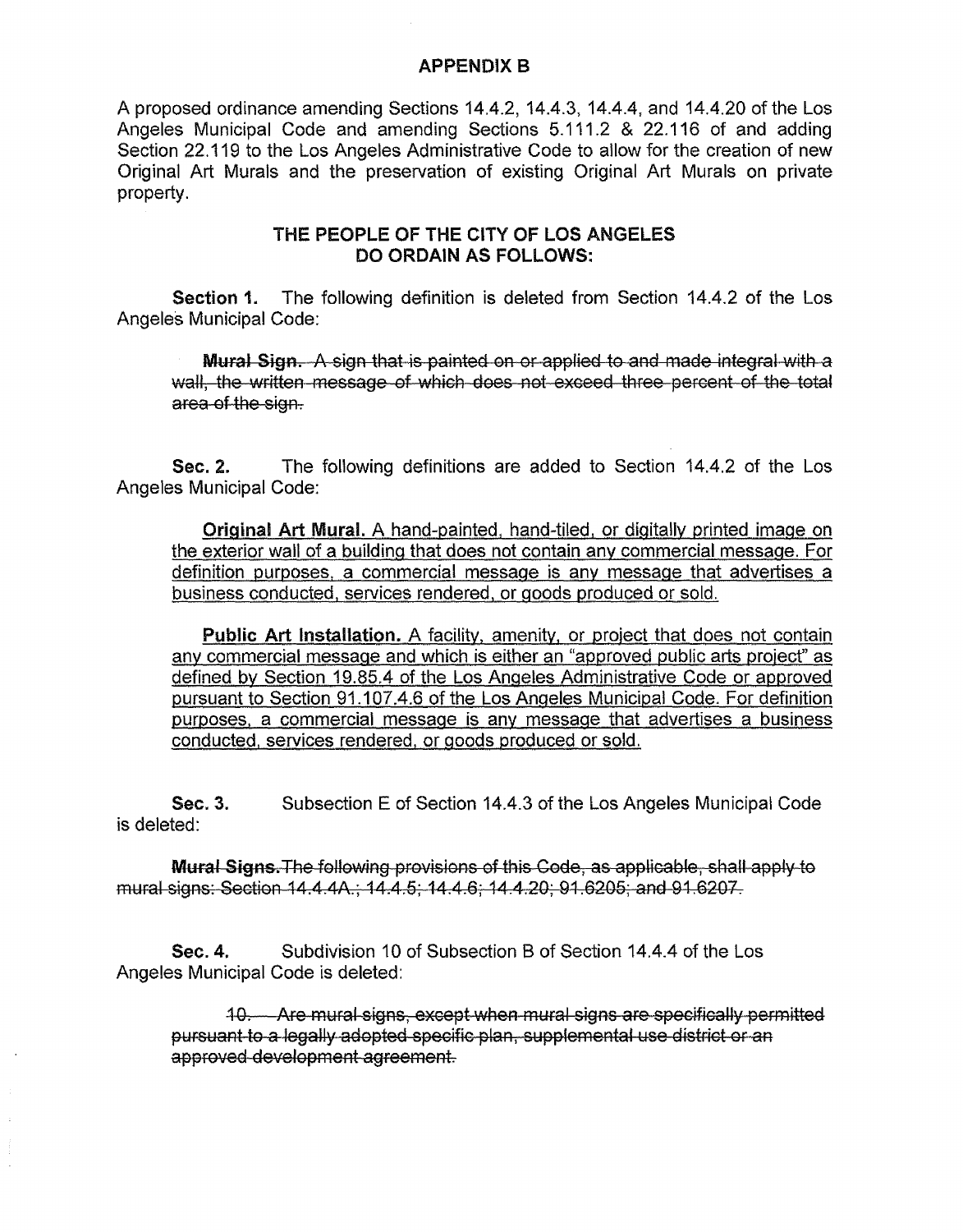Sec. 5. Section 14.4.20 of the Los Angeles Municipal Code is amended to read:

# SEC. 14.4.20. MURAL SIGNS. ORIGINAL ART MURALS and PUBLIC ART INSTALLATIONS.

Approval for mural signs shall be obtained from the Cultural Affairs Commission. The placement, height, and, and overall area of a mural sign shall be as approved by the Cultural Affairs Commission. In making its determination, the Cultural Affairs Commission shall find that the proposed sign does not conflict with the purposes and objectives set forth in Section 14.4 .1 of this Code. Original Art Murals registered pursuant to the requirements of Section 22.119 of the Los Angeles Administrative Code are not considered signs and therefore are not subject to the provisions of this Article or any other ordinance that regulates signs. "Murals" that are not registered pursuant to the requirements of Section 22.119 of the Los Angeles Administrative Code shall be considered signs and are subject to the provisions of this Article or any other ordinance that regulates signs and digital displays. Public Art Installations that are registered pursuant to the requirements of Section 19.85.4 of the Los Angeles Administrative Code or the requirements of Section 91.107.4.6 of the Los Angeles Municipal Code are not signs but are subject to Section 14.4.4-E of this Article and any other applicable zoning and land use regulations set forth in the Los Angeles Municipal Code. A building permit from the Department of Building and Safety is reguired for new hand-tiled or digitally printed Original Art Murals and all Public Art Installations.

Severability. If any part, sentence, phrase, clause, term, or word of this Section 14.4.20 of the Code relating to Original Art Murals is declared invalid or unconstitutional by a valid court judgment or decree of any court of competent jurisdiction, the declaration of such unconstitutionality shall not affect the constitutionality or lawfulness of the remainder of this Section 14.4.20 of the Code or any other section of this Code regulating signage, billboards, or Original Art Murals.

Sec. 6. Subsection h of Section 5.111.2 of the Los Angeles Administrative Code is added to read:

(h) Fees charged for the registration of new and existing Original Art Murals, pursuant to Section 22.116(b) of the Los Angeles Administrative Code, shall be placed in the Fund and allocated for mural registration program implementation.

Sec. 7. to read: Section 22.116 of the Los Angeles Administrative Code is amended

## SEC. 22.116. Design Approval Fees

# (a) SCHEDULE OF FEES FOR APPLICATION FOR ARCHITECTURAL APPROVAL

As required by Section 22.109 of this Code, each application for approval of the design or location of any arch, bridge, structure, or approach belonging to any private individual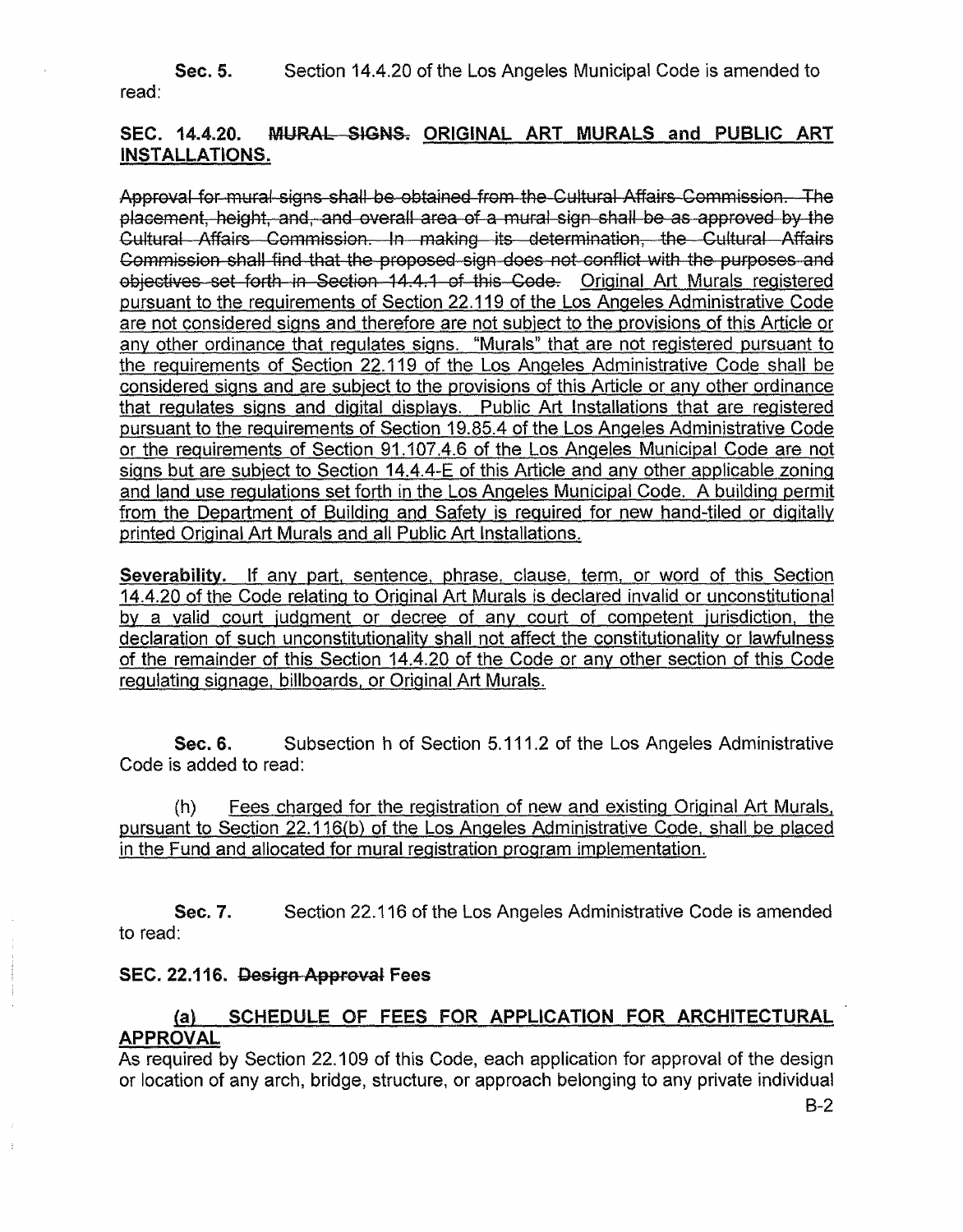or corporation by the Board of Cultural Affairs Commissioners shall be accompanied by the payment of a fee in accordance with the following schedule:

#### SCHEDULE OF FEES FOR APPLICATION FOR ARCHITECTURAL APPROVAL

# TOTAL VALUATION OF PROJECT

| <b>Total Valuation of Project</b> |              | Fee     |
|-----------------------------------|--------------|---------|
| From                              | To           |         |
| \$0.00                            | \$1,500.00   | \$60.00 |
| 1,500.01                          | 10,000.00    | 80.00   |
| 10,000.01                         | 25,000.00    | 100.00  |
| 25,000.01                         | 50,000.00    | 120.00  |
| 50,000.01                         | 150,000.00   | 140.00  |
| 150,000.01                        | 250,000.00   | 160.00  |
| 250,000.01                        | 500,000.00   | 200.00  |
| 500,000.01                        | 1,000,000.00 | 300.00  |
| 1,000,000.01                      | over         | 400.00  |

## b) FEE FOR NEW MURAL REGISTRATION

As required by Section 22.119 of this Code, each application for registration with the Department of Cultural Affairs of an Original Art Mural on private property shall be accompanied by the payment of a \$60 fee. Monies collected from each application for mural registration shall be deposited into the Cultural Affairs Department Trust Fund, as established by Section 5.111.2 of the Los Angeles Administrative Code, for mural registration program implementation.

Sec. 8. Section 22.119 of the Los Angeles Administrative Code is added to read:

## SEC. 22.119. Original Art Murals on Private Property

#### Purposes.

A. These regulations relating to murals in the City of Los Angeles further the following purposes: (1) encouraging artistic expression, (2) fostering a sense of pride both in the City as a whole and in particular ethnic or cultural communities which are represented in specific murals, (3) preventing vandalism at mural sites through the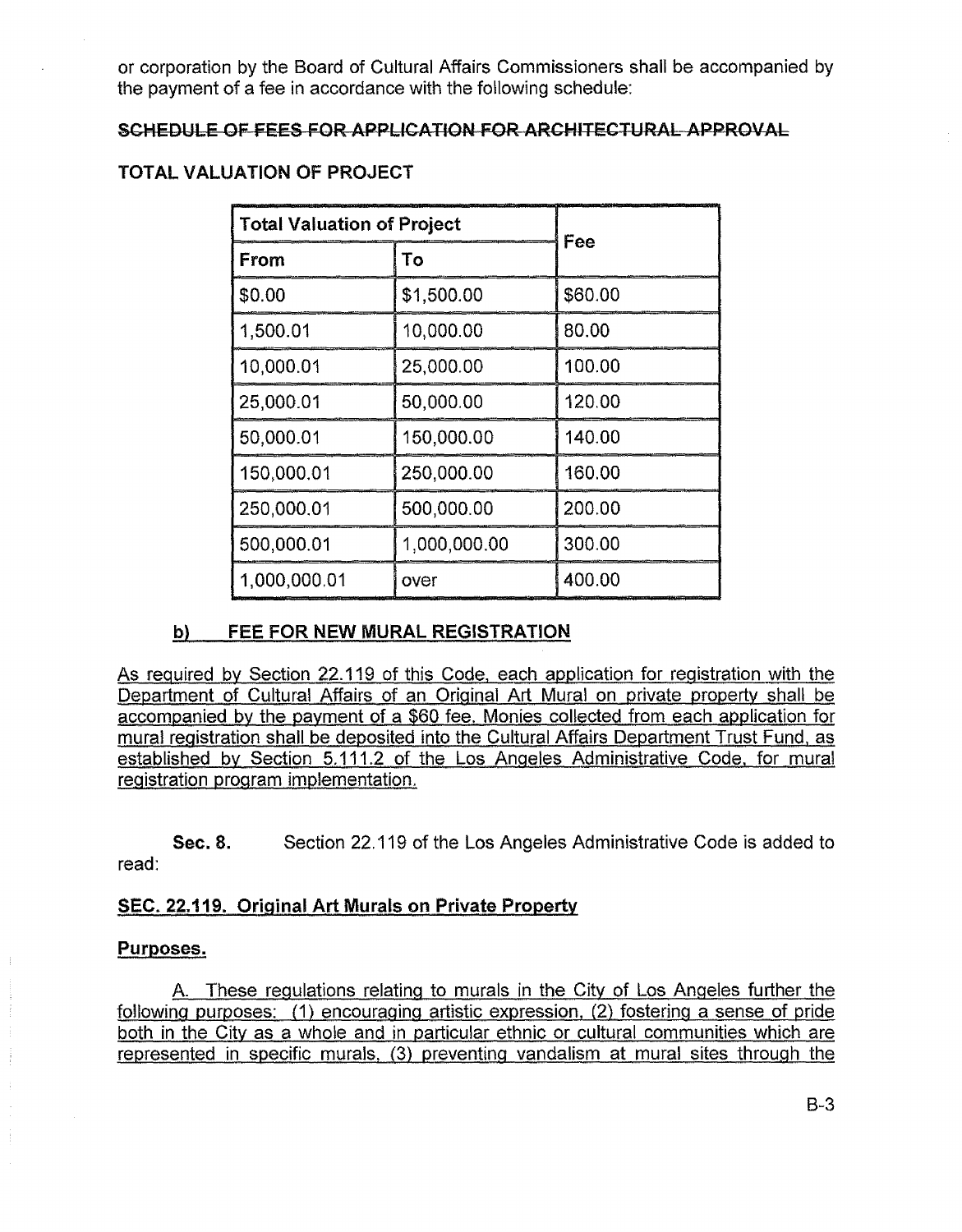installation of murals that vandals are reluctant to disturb, and (4) preserving existing murals which are a valued part of the history of the City of Los Angeles.

B. The City wishes to encourage the installation of murals and, at the same time, prevent the proliferation of off-site commercial signs. Therefore, the City's mural regulations exclude commercial advertising on murals to prevent the installation of the equivalent of off-site commercial signs. This restriction on commercial advertising is intended to work in tandem with and help preserve the Citywide ban on off-site commercial signs set forth in Section 14.4.4 of the Los Angeles Municipal Code. Both the ban and the exclusion of commercial advertising on murals are supported by the United States Supreme Court's ruling in Metromedia, Inc. v. City of San Diego, 453 U.S. 490 (1981). In Metromedia, the Supreme Court ruled that the only reasonable way that cities can stop the proliferation of off-site commercial signs is to ban them. The Supreme Court also ruled that cities can carve out exemptions to such a ban for noncommercial signs and on-site commercial signs.

C. These mural regulations also promote public safety and welfare by regulating such displays in keeping with the following objectives:

(1) That the design, construction, installation, repair and maintenance of such displays will not interfere with traffic safety or otherwise endanger public safety.

{2) That the regulations will provide reasonable protection to the visual environment by controlling the size, height, spacing and location of such displays.

(3) That the public will enjoy the aesthetic benefits of being able to view such displays in numbers and sizes that are reasonably and appropriately regulated without having to endure visual blight and traffic safety impacts that would be caused by such displays that are not reasonably and appropriately regulated.

(4) That consideration will be given to equalizing the opportunity for messages to be displayed.

(5) That adequacy of message opportunity will be available to sign users without dominating the visual appearance of the area.

(6) That the regulations will conform to judicial decisions, thereby limiting further costly litigation and facilitating enforcement of these regulations.

(7) To provide registration requirements and regulations for new and existing Original Art Murals as defined in Section 14.4.2 of this Code.

**Severability.** If any part, sentence, phrase, clause, term, or word of this Section 22.119 of the Code relating to Original Art Murals is declared invalid or unconstitutional by a valid court judgment or decree of any court of competent jurisdiction, the declaration of such unconstitutionality shall not affect the constitutionality or lawfulness of the remainder of this Section 22.119 of the Code or any other section of this Code regulating signage, billboards, or Original Art Murals.

 $\frac{1}{4}$ 

 $\ddot{\phantom{0}}$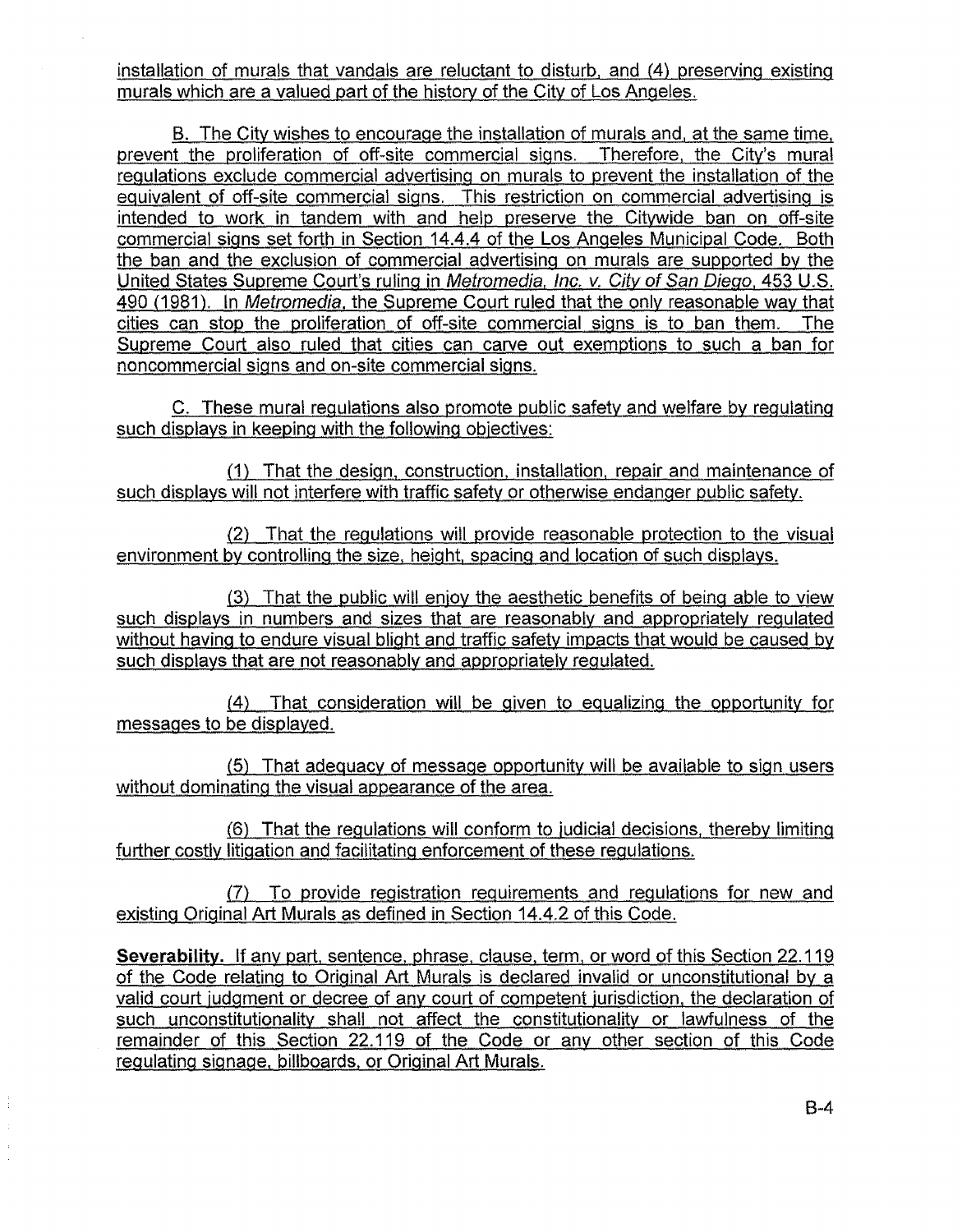# A. Original Art Mural Registration.

1. Authority. The Department of Cultural Affairs shall have the authority to determine that an application for an Original Art Mural meets all of the applicable registration requirements following procedures established in the Administrative Rules.

2. Administrative Rules. The Department of Cultural Affairs is authorized and directed to adopt Mural Ordinance Administrative Rules implementing this Section. Existing murals cited for non-compliance by the Department of Building and Safety shall be given the option of registering the mural retroactively.

3. Neighborhood Involvement Requirement. The Mural Ordinance Administrative Rules to be adopted by the Department of Cultural Affairs shall include a neighborhood involvement requirement for any applicant of a new Original Art Mural to provide notice of and to hold a community meeting on the mural proposal at which interested members of the public may review and comment upon the proposed mural. No new Original Art Mural shall be registered until the applicant certifies that he or she has completed the Neighborhood Involvement Requirement. This is a procedural requirement only and in no event will Original Art Mural registration be granted or denied based upon the content of the mural.

4. Covenant. The applicant shall record a covenant with the Office of the County Recorder and the Department of Cultural Affairs. The covenant shall be valid as long as the mural exists and shall affirm that the mural complies with the Original Art Mural Regulations specified in Subsection B of this Section.

5. Change of Ownership. Upon a change of ownership of the property to which the mural is affixed, a new owner may deregister the mural with the Department of Cultural Affairs and terminate the covenant.

B. Original Art Mural Regulations. Original Art Murals that meet all of the following requirements will be allowed upon satisfaction of the applicable registration procedures:

1. The new Original Art Mural shall remain in place, without alteration, for a minimum period of two years. "Alterations" includes any change to a permitted mural, including but not limited to any change to the image(s), materials, colors, or size of the permitted mural. "Alteration" does not include naturally occurring changes to the mural caused by exposure to the elements or the passage of time. Minor changes to the permitted mural that result from the maintenance or repair of the mural shall not constitute "alteration." Such minor changes may include slight and unintended deviations from the original image, colors, or materials that occur when the permitted mural is repaired due to the passage of time or as a result of vandalism. New Original Art Murals may be removed within the first two years of the date of registration under the following circumstances:

 $\frac{1}{2}$ 

 $\frac{1}{3}$